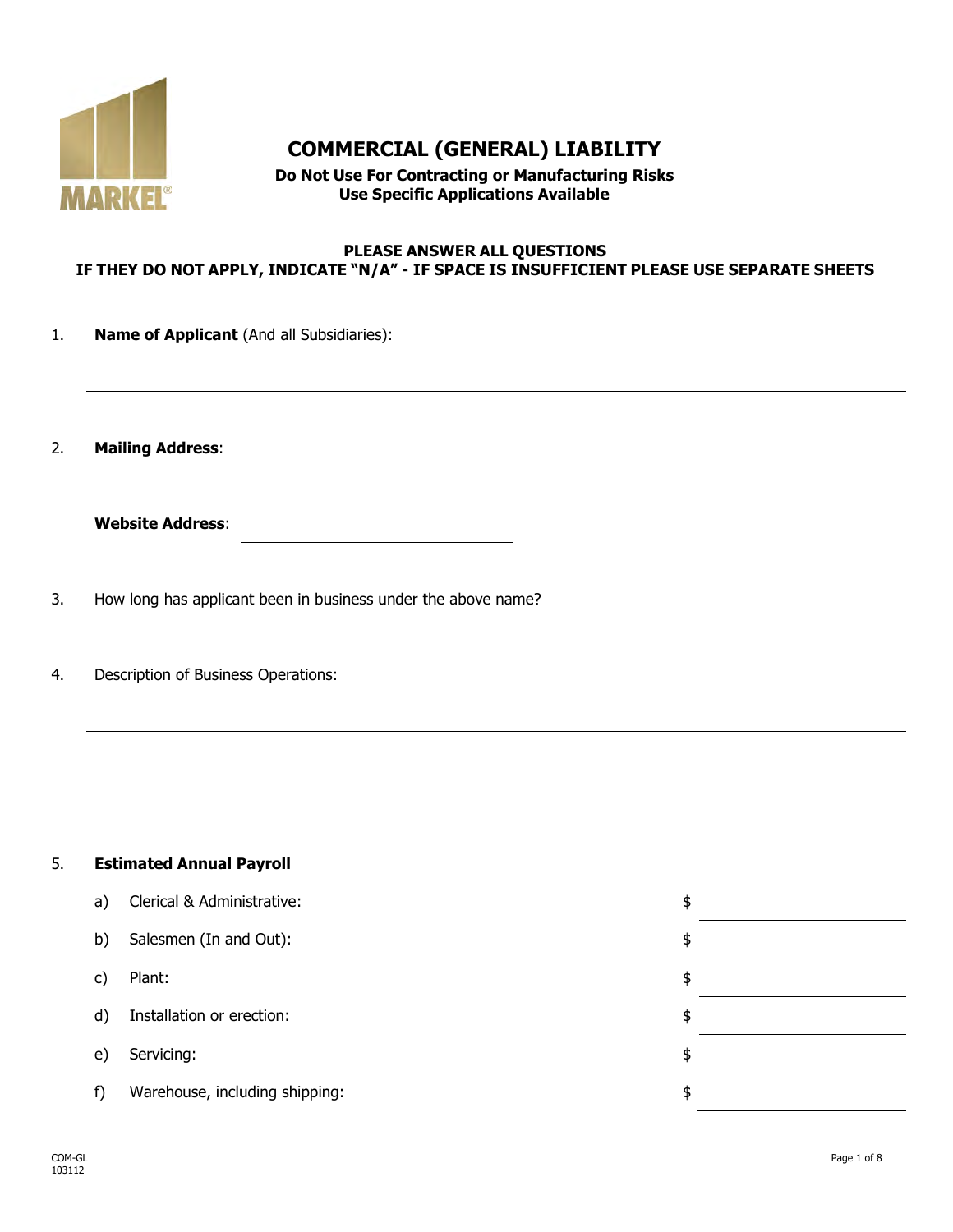| Are all employees covered under WSIB?                                 | $\Box$ Yes $\Box$ No |
|-----------------------------------------------------------------------|----------------------|
| If No, please list numbers by job description and estimated payroll.: |                      |

## 6. **Sales and/or Revenue** (Please provide brochures and sales literature, if available)

Nature of goods sold or nature of services provided (Please provide breakdown of total sales/revenue by goods or services) In Canadian Currency

| <b>Type of Goods Sold/Nature of Services</b>                                                             | Sales/Revenue |           |
|----------------------------------------------------------------------------------------------------------|---------------|-----------|
|                                                                                                          | \$            |           |
|                                                                                                          | \$            |           |
|                                                                                                          | \$            |           |
| Total of all sales/revenue receipts including work done on your behalf by<br>independent contractors:    | \$            |           |
| Percentage of U.S. or foreign sales included above and percentage to each country.                       |               |           |
| Do you have any operations or do any work outside Canada?<br>If Yes, please describe and list countries: | Yes           | <b>No</b> |
| Independent Contractors (give estimated cost or work given to independent contractors):                  |               |           |
| As owner of buildings, repair & maintenance:<br>a)                                                       | \$            |           |
| As general contractor or contractor:<br>b)                                                               | \$            |           |
| Others - describe:<br>c)                                                                                 |               |           |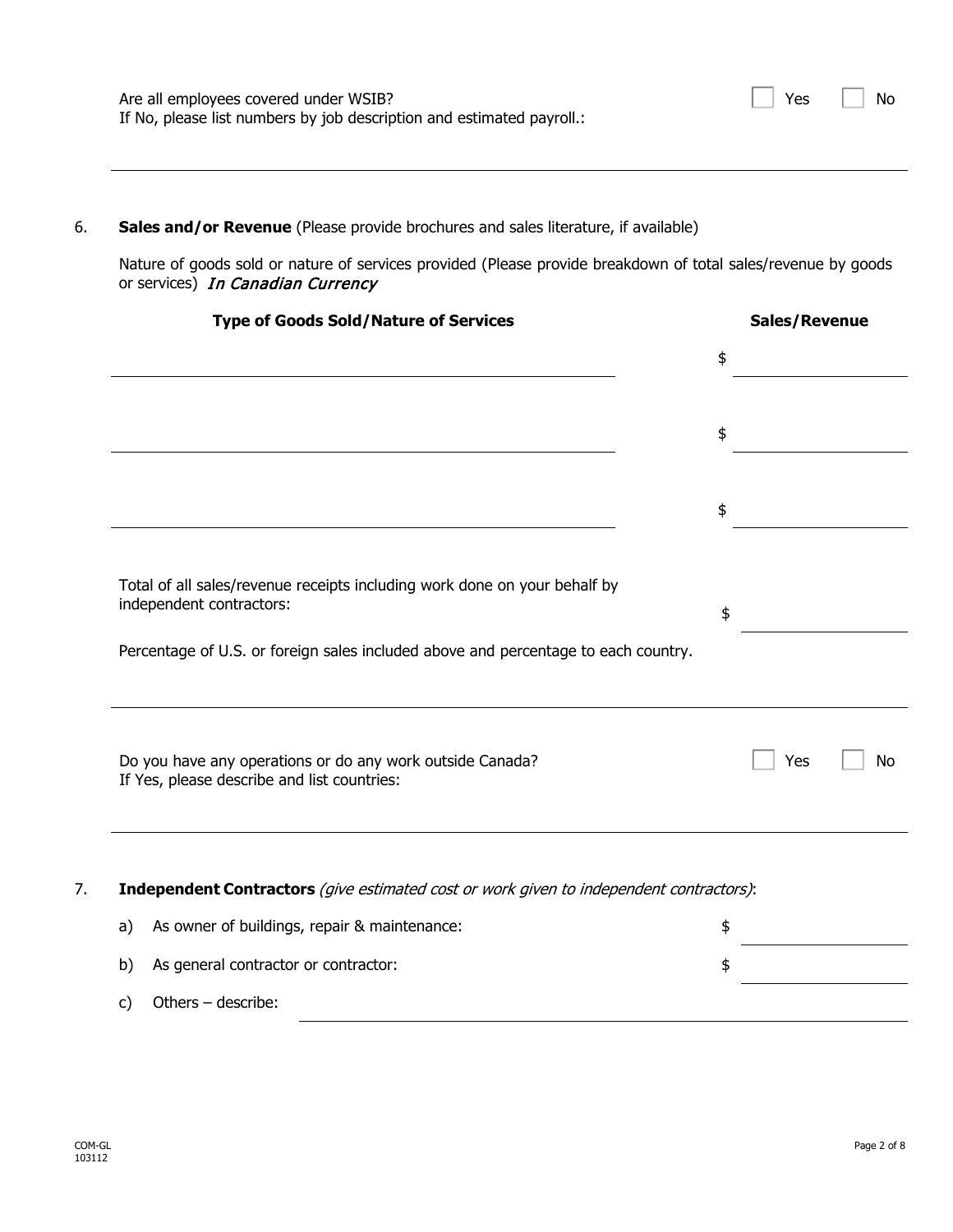| Do you require all contractors or sub-contractors to provide proof of liability insurance? $\Box$ Yes $\Box$ No |  |
|-----------------------------------------------------------------------------------------------------------------|--|
| If Yes, what limit?                                                                                             |  |

| All Locations:                                |         |                     |    |    |
|-----------------------------------------------|---------|---------------------|----|----|
| a)                                            |         |                     |    |    |
|                                               |         |                     |    |    |
| b)                                            |         |                     |    |    |
|                                               |         |                     |    |    |
| c)                                            |         |                     |    |    |
|                                               |         |                     |    |    |
| If owned by applicant, give area occupied by: |         |                     |    |    |
| YOU:<br>a)                                    | OTHERS: | a)                  |    |    |
|                                               |         |                     |    |    |
| b)                                            |         | b)                  |    |    |
|                                               |         |                     |    |    |
| c)                                            |         | c)                  |    |    |
|                                               |         |                     |    |    |
| If rented by applicant, give:                 |         |                     |    |    |
| AREA OCCUPIED: a)                             |         | <b>ANNUAL RENT:</b> | a) | \$ |
|                                               |         |                     |    |    |
|                                               |         |                     |    |    |

COM-GL<br>103112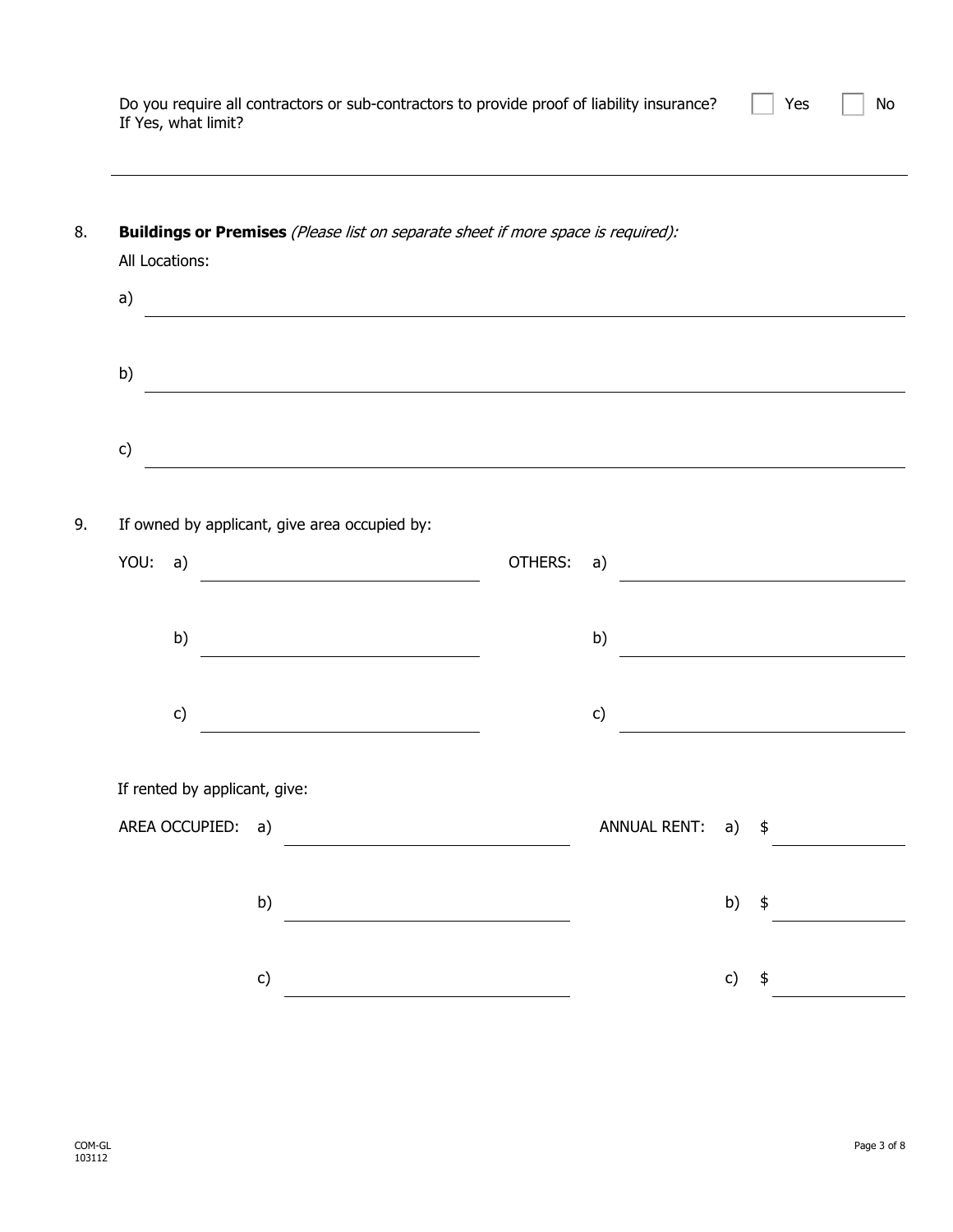10. Elevators (owned or for which you are responsible by lease agreement)

|    | Location(s):<br><u> 1980 - Johann Barn, mars ann an t-Amhain Aonaich an t-Aonaich an t-Aonaich ann an t-Aonaich ann an t-Aonaich</u> |                                                                                                  |
|----|--------------------------------------------------------------------------------------------------------------------------------------|--------------------------------------------------------------------------------------------------|
|    | Number:                                                                                                                              | Type (passenger a/o freight elevator)                                                            |
|    | <b>Contractual Liability</b>                                                                                                         |                                                                                                  |
| a) |                                                                                                                                      | Railway sidings, crossings or right-of-ways; give name of railway company, number and locations: |
|    |                                                                                                                                      |                                                                                                  |
|    |                                                                                                                                      |                                                                                                  |
| b) | Other agreements whereby liability is assumed. Give nature and submit copies:                                                        |                                                                                                  |
|    |                                                                                                                                      |                                                                                                  |
|    |                                                                                                                                      |                                                                                                  |
|    |                                                                                                                                      |                                                                                                  |
|    |                                                                                                                                      | Special premises or operations hazards (Give description on separate sheet where necessary)      |
| a) | Watercraft:                                                                                                                          | Chartered<br>Owned                                                                               |
|    | Type:                                                                                                                                |                                                                                                  |
|    | Number:                                                                                                                              |                                                                                                  |
|    |                                                                                                                                      |                                                                                                  |
|    | Length:                                                                                                                              |                                                                                                  |

11. **Contractual Liability**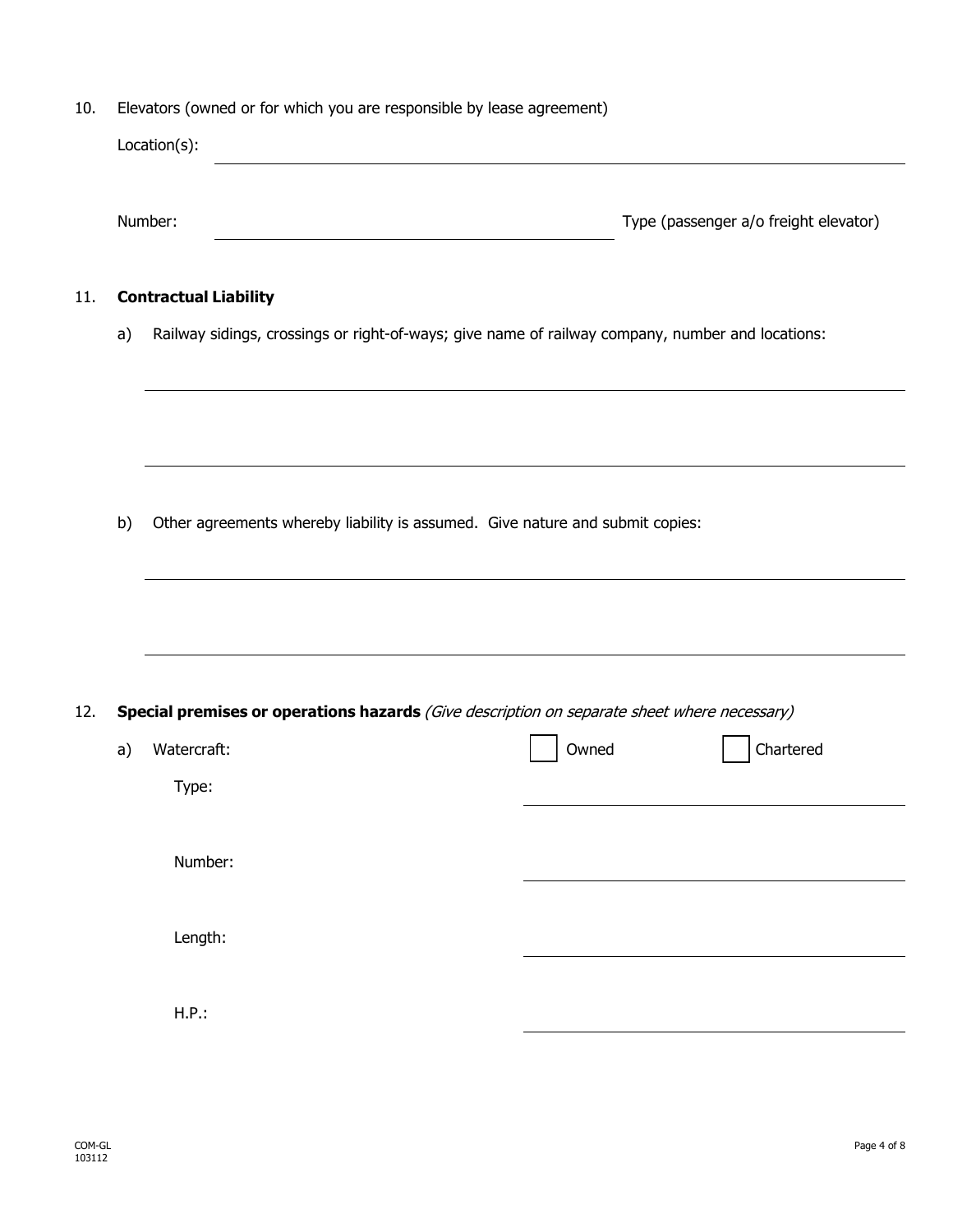| b) | Private docks or wharfs:                          | Locations: |  |
|----|---------------------------------------------------|------------|--|
|    |                                                   | Number:    |  |
| c) | Swimming Pools:                                   | Locations: |  |
|    |                                                   | Number:    |  |
|    |                                                   | Size:      |  |
|    |                                                   | Receipts:  |  |
| d) | Private Roads:                                    | Locations: |  |
|    |                                                   | Number:    |  |
|    |                                                   | Mileage:   |  |
|    |                                                   | Receipts:  |  |
| e) | Mechanical Truck loading or unloading facilities: |            |  |
| f) | Radioactive Material:                             | Nature:    |  |
|    |                                                   | Use:       |  |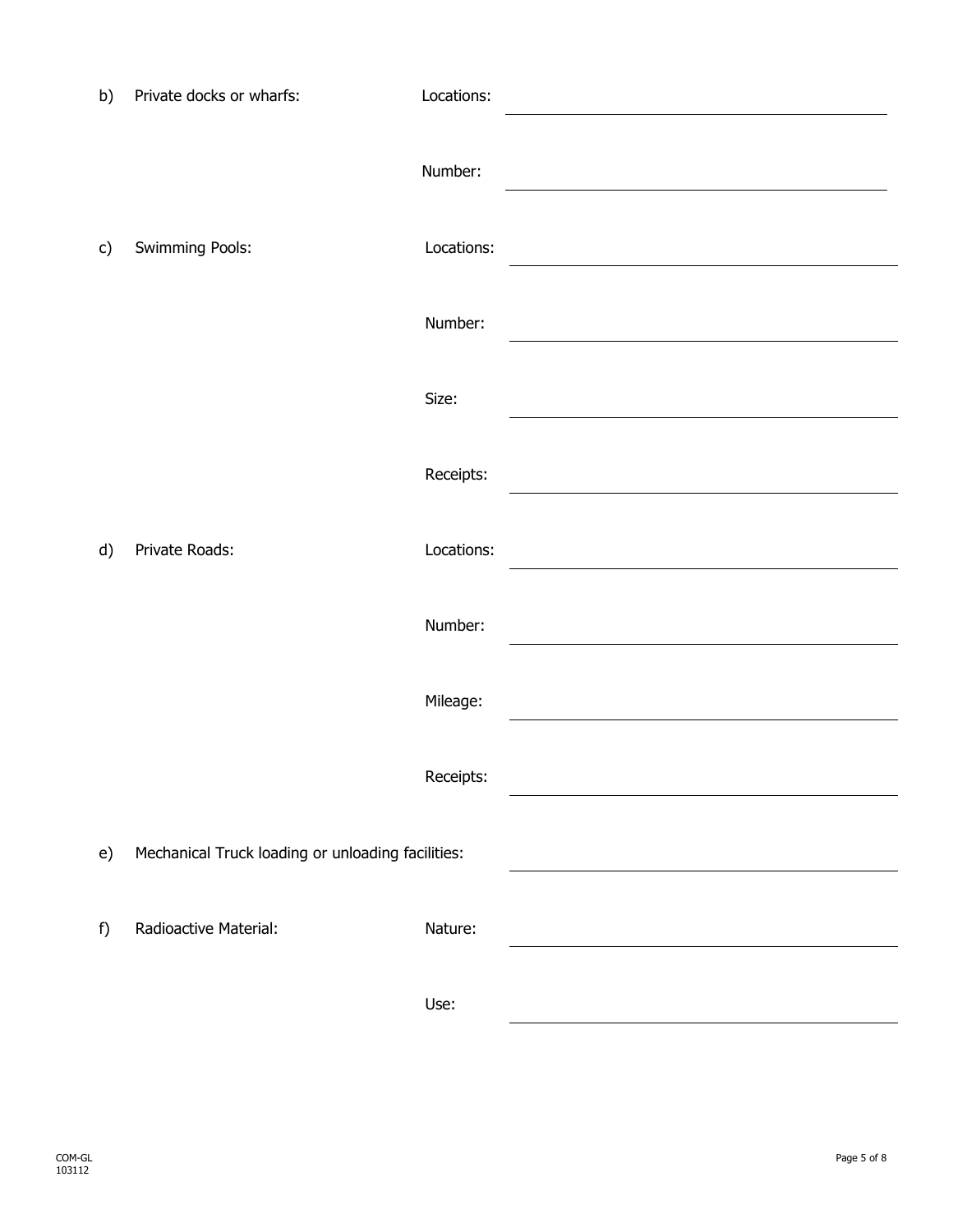|     | g) | Number of aircraft leased or chartered during the year:                          |              |     |           |
|-----|----|----------------------------------------------------------------------------------|--------------|-----|-----------|
|     | h) | Give description and location of any dams, reservoirs, private railroads:        |              |     |           |
|     | i) | Give description and location of any river, pond or other body of water:         |              |     |           |
| 13. |    | Does applicant presently carry insurance?<br>If Yes, who is the present insurer: |              | Yes | <b>No</b> |
|     |    | Premium:<br>\$                                                                   | Limit:<br>\$ |     |           |
|     |    | Is the present insurance Claims Made?<br>If Yes, state retro date:               |              | Yes | <b>No</b> |
|     |    | Are they willing to renew?<br>If No, please explain:                             |              | Yes | <b>No</b> |
|     |    |                                                                                  |              |     |           |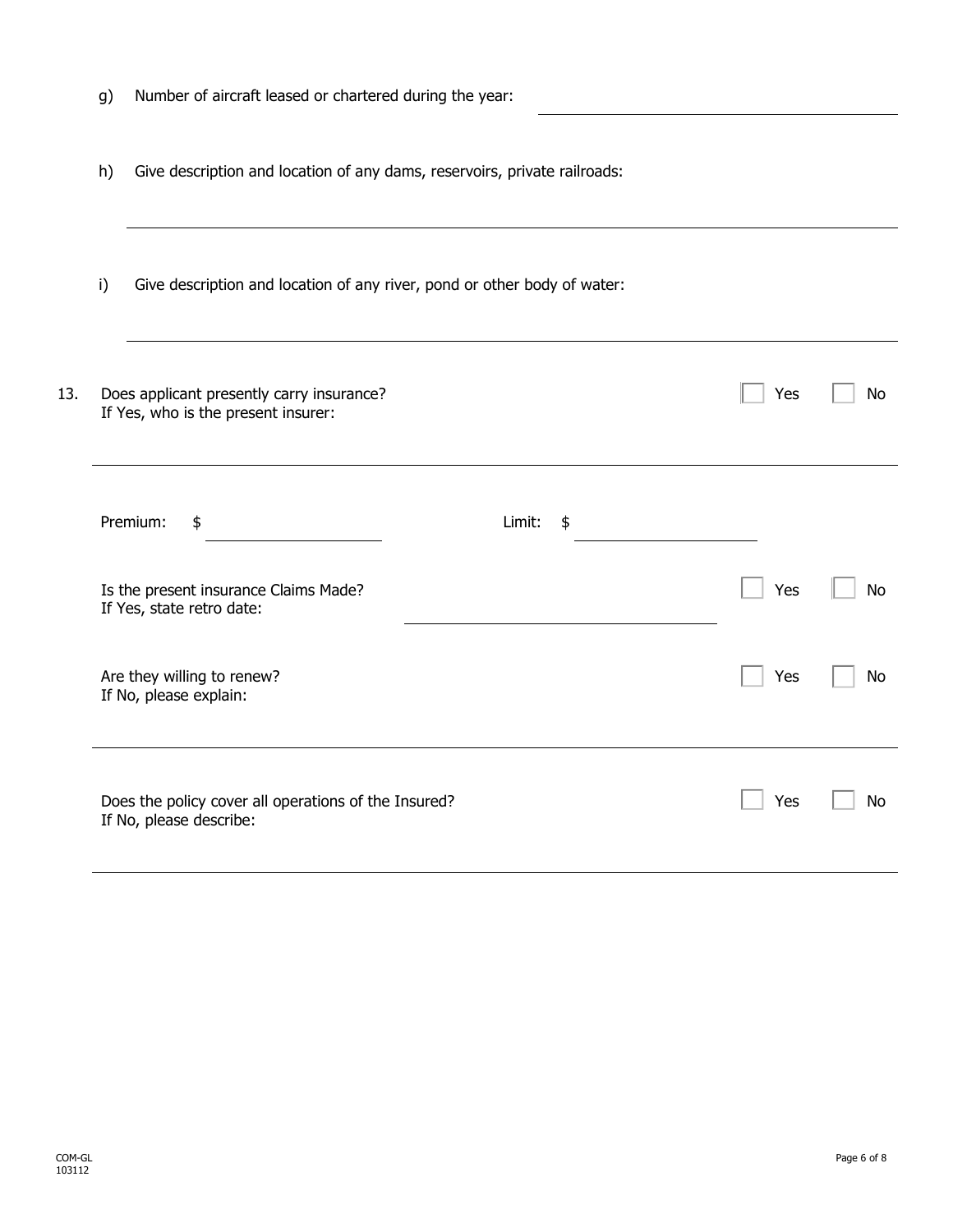#### 14. **Claims History**:

Include total costs from ground up for each claim, including defense costs and deductible. Include loss experience of companies which have been taken over or merged with your company.

| <b>Describe Occurrence</b><br><b>And Injury or Damage</b> | <b>Reserve</b> | Paid | <b>Expenses</b> | <b>Deductible</b> | <b>Status</b> |
|-----------------------------------------------------------|----------------|------|-----------------|-------------------|---------------|
|                                                           |                |      |                 |                   |               |
|                                                           |                |      |                 |                   |               |
|                                                           |                |      |                 |                   |               |
|                                                           |                |      |                 |                   |               |
|                                                           |                |      |                 | <b>AMOUNT</b>     |               |

| Are you aware of any other incidents which may result in claims against you? | $\Box$ Yes $\Box$ No |  |
|------------------------------------------------------------------------------|----------------------|--|
| If yes, give details:                                                        |                      |  |

#### 15. **Non-Owned Automobile**

Number of employees using their automobile on company business:

| Regularly                                                     | Occasionally |    |
|---------------------------------------------------------------|--------------|----|
|                                                               |              |    |
| Estimated annual cost of hired automobiles:                   |              | \$ |
| Estimated annual cost of automobiles operated under contract: |              | S  |
| (Please provide details):                                     |              |    |

#### 16. **Accident Prevention and First Aid**

| First Aid Post: | Doctors:                            | Full Time | Part Time |
|-----------------|-------------------------------------|-----------|-----------|
|                 |                                     |           |           |
|                 | Nurses:                             | Full Time | Part Time |
|                 |                                     |           |           |
|                 | Fire alarm - other warning systems: |           |           |